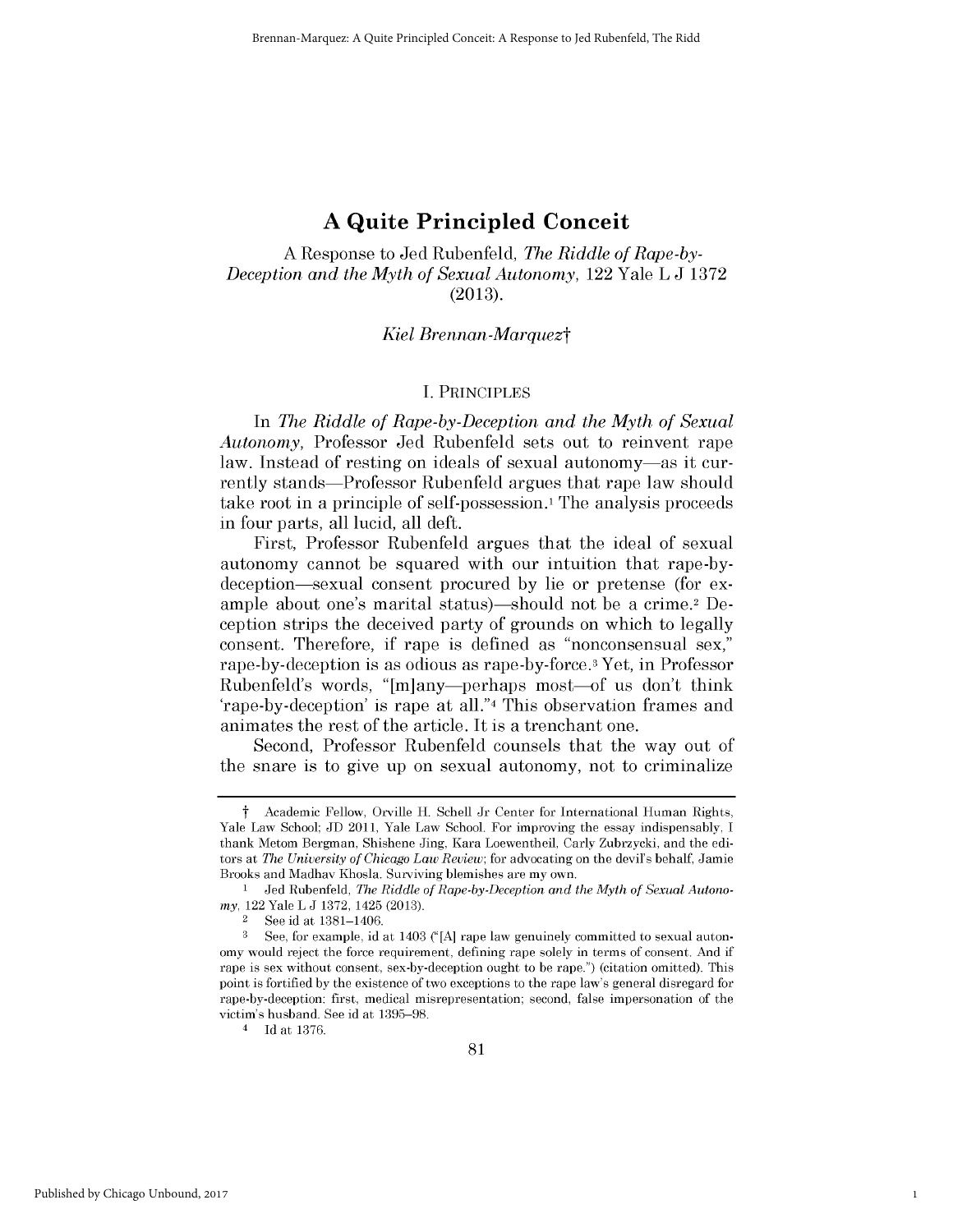# *The University of Chicago Law Review* **82 [80:81**

rape-by-deception.5 Third, he suggests that sexual autonomy should give way to an ideal of self-possession,<sup>6</sup> and that rape should be correspondingly defined as an act of violence that *"possess[es]" its* victim in the same way as slavery and torture: by rendering the victim's body no longer his or her own.<sup>7</sup> This formulation would distinguish rape from other crimes involving unwanted physical intrusion, insofar as "[a] rape victim's body **is** taken over, invaded, occupied, taken control of—taken possession *of-in* a fashion and to a degree not present in ordinary acts of theft, robbery, [and] assault."8 And it would provide a conceptual rationale for the "force requirement" in rape law—a requirement that has been "much-maligned" over the years, though unduly according to Professor Rubenfeld.9

With the core of his argument complete, Professor Rubenfeld concludes the article—in the last Part of the last Section<sup>10</sup> **by** enumerating certain "uncomfortable results" to which the self-possession theory leads.<sup>11</sup> For example, the self-possession theory probably requires us to say that when "a **high** school principal [] threaten[s] to expel a seventeen-year-old student unless she [has] sex with him," the resultant sex act does not count as rape.<sup>12</sup> Likewise, many instances of intercourse that begin with one party's refusal would not qualify as rape under the self-possession theory, including the infamous *Berkowitz* case, in which a male coed had sex with one of his classmates despite her repeatedly saying "no" before and during intercourse. 13 Finally, the theory must accept as unproblematic cases in which the victim is unconscious, asleep, or, in certain instances, intoxicated,14 cases that **I** suspect many readers consider prime examples of rape.15

**<sup>5</sup> See** Rubenfeld, **127** Yale L **J** at 1408-22 (cited in note **1).**

**<sup>6</sup>**See id at 1423-40.

**<sup>7</sup> Id** at 1425-27.

**<sup>8</sup> Id** at 1426.

**<sup>9</sup>** Rubenfeld, **127** Yale L **J** at **1380** (cited in note **1).**

<sup>&</sup>lt;sup>10</sup> See id at 1435–40.<br><sup>11</sup> Id at 1435

**<sup>11</sup> Id** at 1435.

<sup>12</sup> **Id** (acknowledging that this result "will not *[]* conform with many readers' intuitions"). See also *State u Thompson,* **792 P2d 1103, 1107** (Mont **1990).**

**<sup>13</sup>**See Rubenfeld, **127** Yale L **J** at **1438-39** (cited in note **1).** See also *Commonwealth u Berkowitz,* 641 **A2d 1161, 1165** (Pa 1994).

<sup>14</sup>**See** Rubenfeld, **127** Yale L **J** at 1440-42 (cited in note **1).**

**<sup>15</sup>**See, for example, Sharon Cowan, *The Trouble with Drink: Intoxication, (In)capacity, and the Evaporation of Consent to Sex,* 41 Akron L Rev **899,** 904 **(2008)** (beginning from the premise that intoxication compromises consent, and therefore conditions sexual assault, and exploring how this premise applies to concrete doctrinal ques-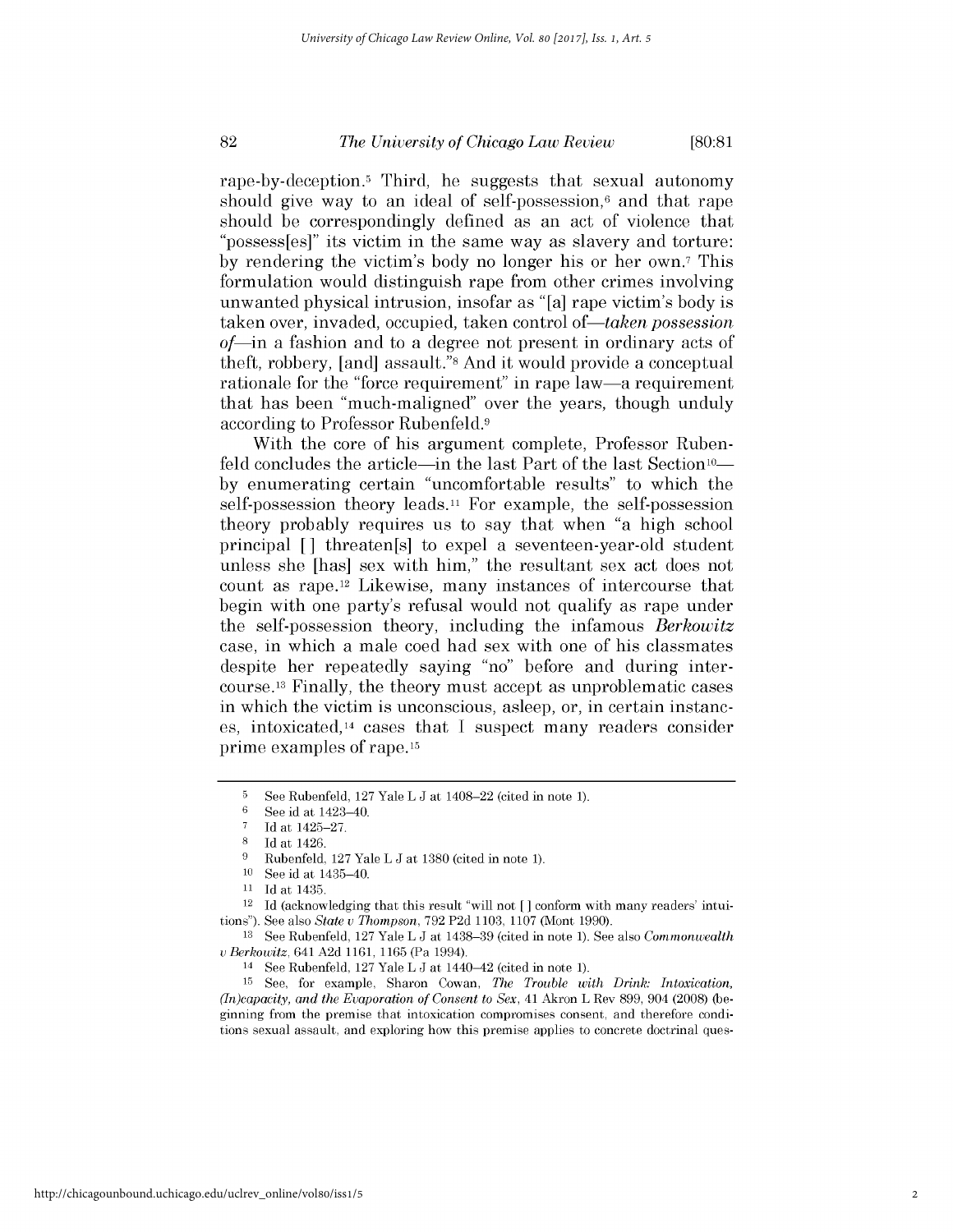# *A Quite Principled Conceit* **2013] 83**

As rich and provocative as the first three movements of Professor Rubenfeld's argument are, it *is* this fourth movement, the final overture, that should give the careful reader pause. Once the self-possession theory incorporates Professor Rubenfeld's caveats, his jaunt through the labyrinth leads right back to its center: a principle of rape law that fails, in hard cases, to harmonize with intuition. The article begins **by** explaining why the autonomy theory cannot be squared with widely-shared intuitions about rape. And it concludes **by** acknowledging that the self-possession theory cannot be squared with widely-shared intuitions about rape. In short, *both* theories fail **if** *success is* defined, as Professor Rubenfeld seems to define it, as harmony between principles and preexisting intuitions.

To distinguish these portraits of failure, Professor Rubenfeld wants to persuade us that his self-possession theory is principled, **if** "unappealing[],"16 while the autonomy principle, in light of the rape-by-deception riddle, is defunct. But there **is** nothing intrinsically more principled about the self-possession theory. It is principled insofar as we *choose to apply it in a principled way.* The autonomy theory, too, could be principled-if we were willing to apply it so. But we are not. That's the whole game. Professor Rubenfeld asks us to embrace the selfpossession principle even when its implications are grossly out of sync with existing sensibilities.17 But he offers no account of why we would do this, or even why we *should* do this. Two theories are on offer, both of which capture many instances of rape but, **if** adopted with stoic rationality, would also lead to perverse results. **Why** should we prefer one to the other? An independent rationale is required to answer this question, but Professor Rubenfeld, strangely enough, offers none. The article closes in equipoise.

**tions).** See also generally Shlomit Wallerstein, *A Drunken Consent Is Still Consent' or* Is It? A Critical Analysis of the Law on a Drunken Consent to Sex Following Bree, 73 J Crim L **318** (August **2009)** (exploring different understandings of consent under conditions of intoxication and arguing that intoxication should vitiate consent for the purposes of rape law).

**<sup>16</sup>**Rubenfeld, 122 Yale L **J** at 1438 (cited in note **1).**

**<sup>17</sup>Id** (claiming that he "see[s] no way out" of the uncomfortable outcomes to which the self-possession theory leads).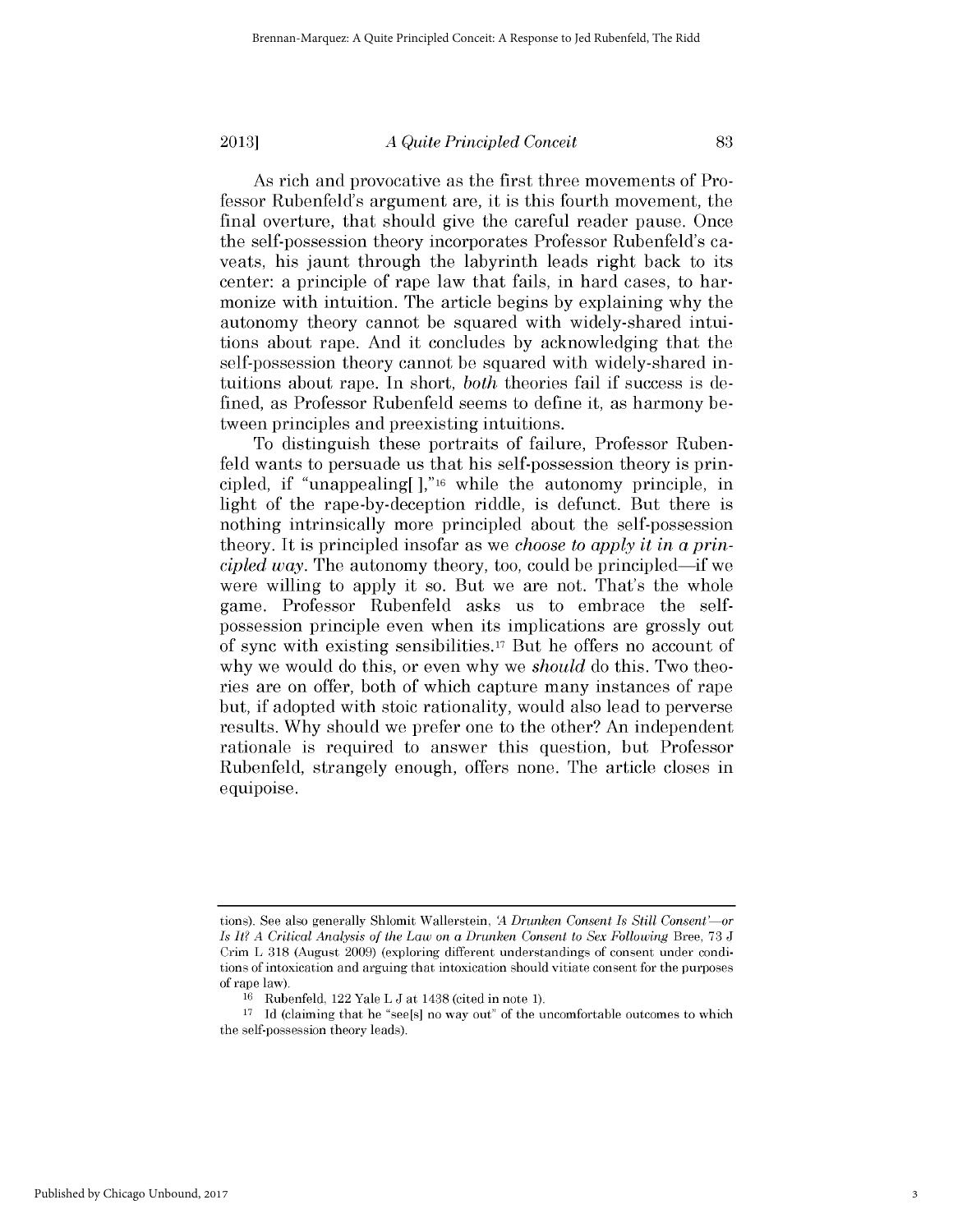# *The University of Chicago Law Review* 84 **[80:81**

# **II. CONCEITS**

Irresolution, ultimately, is not so grave a sin. The deeper problem is that Professor Rubenfeld's argument assumes-but never establishes why—rape law must be attached to one imperfect theory or the other. We need not abide this assumption. **By** positing *as a premise* that a choice between flawed principles **is** required, Professor Rubenfeld imagines into existence the very problem he sets out to solve. Even **if** his argument successfully fashions a solution-which **I** don't think it does, but supposing it did—the enterprise was stillborn from the start.

Professor Rubenfeld's error has a clear, **if** subtle, genesis: he misconstrues the force of his initial observation that the autonomy theory, **if** applied in a principled fashion, reaches rape-bydeception. **If** this observation holds-and Professor Rubenfeld persuasively demonstrates that it does-the proper inference **is** that rape-by-deception *could* be criminalized, not that it *should* be. Whether rape-by-deception *should* be a crime is not a question that Professor Rubenfeld's observation, on its own, can resolve. It's precisely what his observation invites us to consider. And having considered it, some of us will answer in the affirmative, and others of us—perhaps more—in the negative.<sup>18</sup>

**I** have trouble seeing what about this is lamentable. Different polities are free to set the parameters of categories like "rape" as they see fit, and law is not so artless that it must disavow what its human stewards find obvious. When it comes to the formulation of criminal statutes, there is no maxim that conceptual purity must trump human experience. In fact, the covenant of democratic politics could be described as exactly the opposite.19 **If** Professor Rubenfeld's point were that rape statutes should be redrafted to explicate more precisely which acts they reach, he might well be right.20 But that is not his point. Even **if**

**<sup>18</sup>**Indeed, Professor Rubenfeld opens the article with examples of jurisdictions that have decided to criminalize rape-by-deception (or at least reflect that commitment in their legislative drafting). See id at **1375-76.**

**<sup>19</sup>**This may not be true in all legal fields. When law is judge created, rather than legislative, there may be a stronger case to be made in favor of conceptual purity. The most famous defense of this view is Ronald Dworkin's account of "integrity." See general**ly** Ronald Dworkin, *Law's Empire* (Harvard **1986).** This view is **highly** contested, of course. And **it** is Justice Holmes, perhaps, who best summarized the opposing view in his svelte observation that "[t]he life of the law has not been logic: **it** has been experience." O.W. Holmes Jr, *The Common Law* **1** (Little **1881).**

<sup>&</sup>lt;sup>20</sup> Ironically, Professor Rubenfeld himself offers an excellent blueprint—in the idea of "rape-by-coercion"-for the redrafting effort.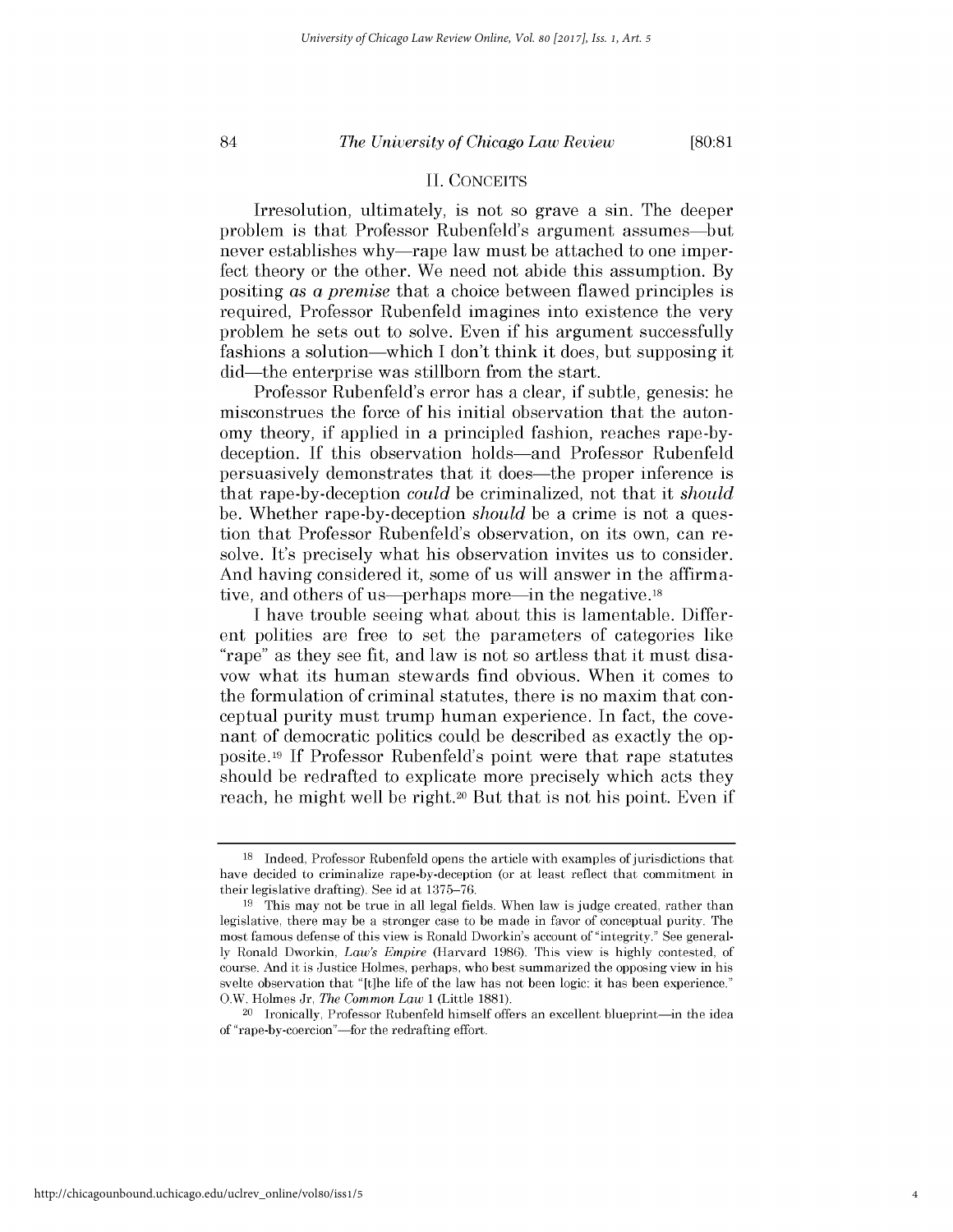*A Quite Principled Conceit* **2013] 85**

rape statutes *were* so rewritten—to clarify, where appropriate, that they exclude rape-by-deception-Professor Rubenfeld would still condemn that solution as "unprincipled."21 **Why?** Because in his view, we face a hard choice from which there is "no way out,"22 requiring rape law to **"pick** its poison."23 Rape law can stake its claim with sexual autonomy, *or* it can refrain from criminalizing rape-by-deception, but not both at once-at least, not without "contradict[ing] [] its own internal **logic."24**

Law, however, is not philosophy.25 We don't *need* to bear down and accept every entailment of our first principles, however strained they become. The "contradiction"26 that Professor Rubenfeld aims to resolve—that principle X could justify proscribing behavior **A** and behavior B, but its legal codification proscribes only behavior A-is no contradiction at all. Nor *is* it aberrant: law often stops short in this sense. We criminalize the exchange of **child** pornography on the grounds that its production harms children.27 Giving this principle its due, we might criminalize the exchange of soccer balls made in sweatshops. Many jurisdictions allow for infliction of emotional distress torts on the grounds that subjecting another person to mental suffering breaches a duty of care. 28 Taking this principle seriously, there could also be a legal cause of action for heartbreak.29

In other words, there is nothing wrong with a democratic polity's decision *not* to extend a principle across its full field of possible applications. In practice, compromises are possible and

<sup>21</sup> Rubenfeld, 122 Yale L **J** at **1380** (cited in note **1).**

<sup>22</sup>**Id** at 1438.

**<sup>23</sup> Id** at **1380.**

<sup>24</sup>**Id** at 1412.

**<sup>25</sup>**See Anthony T. Kronman, *Precedent and Tradition,* **99** Yale L **J 1029, 1031 (1990).**

**<sup>26</sup>**Rubenfeld, 122 Yale L **J** at **1380** (cited in note **1).**

**<sup>27</sup> See,** for example, *New York u Ferber,* 458 **US 747, 758 (1982)** (describing "the use of children as subjects of pornographic materials" as "harmful to [their] physiological, emotional, and mental health"). See also id at **758** n **9** (enumerating scholarly findings to the same effect).

**<sup>28</sup> See,** for example, *Snyder u Phelps,* **131 S** Ct **1207, 1222-23** (2011) (Alito dissenting) (outlining the standards for and normative basis of intentional infliction of emotional distress claims).

**<sup>29</sup>**In fact, some jurisdictions previously recognized this species of action: "amatory torts." See Fernanda **G.** Nicola, *Intimate Liability: Emotional Harm, Family Law, and Stereotyped Narratives in Interspousal Torts,* **19** Wm **&** Mary **J** Women **&** L 445, 467-74 **(2013).** The point is neither to laud nor to lament the disappearance of heartbreak suits from tort law. The point is that our decision to disallow heartbreak suits, despite the fact that tort law contemplates the possibility of such suits *in theory,* is not a contradiction. It is just a choice.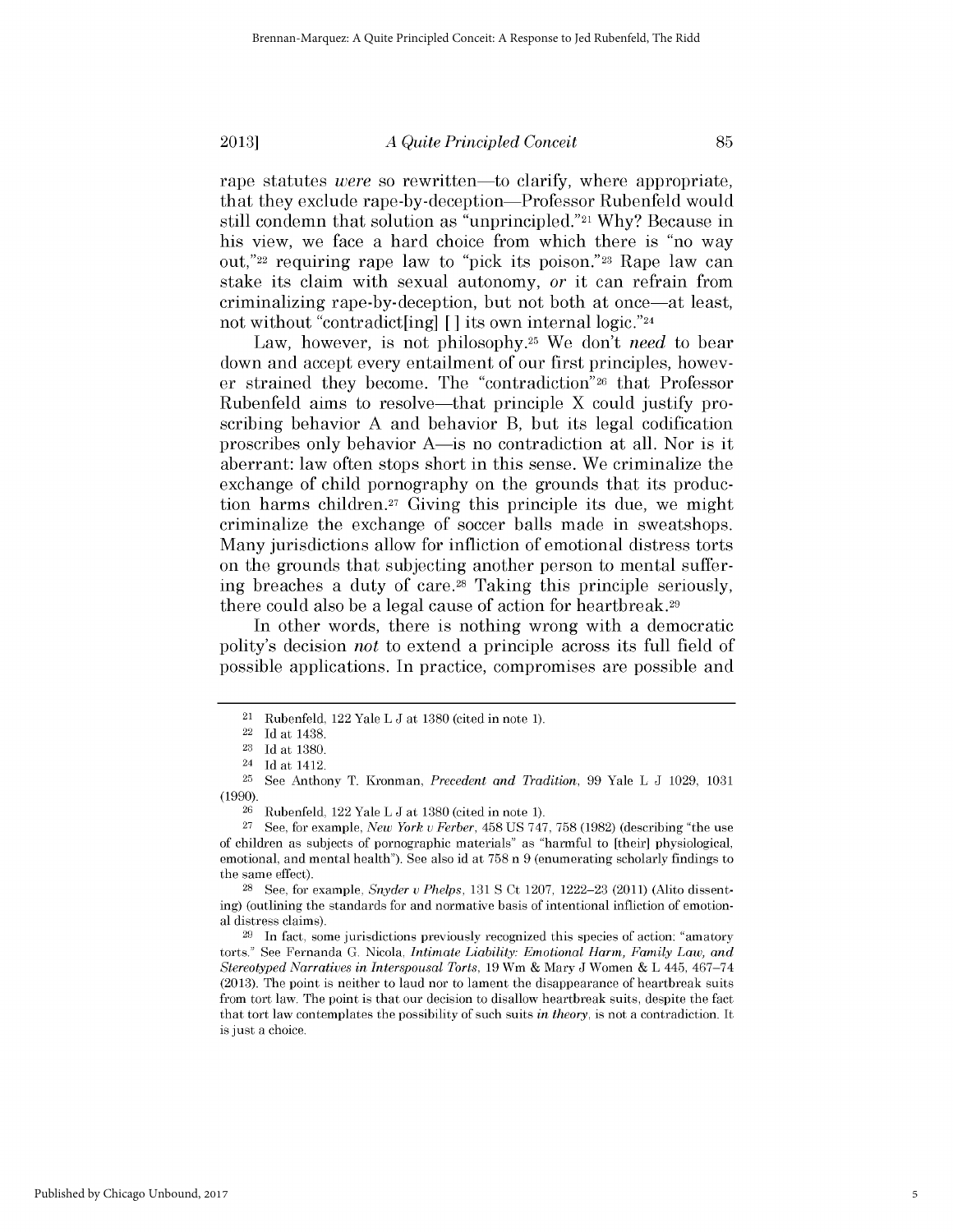# *The University of Chicago Law Review* **86 [80:81**

often wise, especially in a contentious setting like rape law. Ironically enough, Professor Rubenfeld actually spends a good deal of energy *outlining* a compromise position-one that strikes an intuitive balance between his more wooden options-only to dismiss it as "unprincipled" and "contradictory."30 The compromise would be to proscribe "coercive" rape, but not "deceptive" rape, 31 thereby capturing our intuitions about the latter and, at once, vindicating the ideal of sexual autonomy. Professor Rubenfeld acknowledges that this solution would strike a "happy medium," and that many readers are likely to find its results "appealing."32 Hollow vanities, those. In Professor Rubenfeld's view, no matter how "desir[able]" the coercive-rape solution might be,33 it lacks the cool analytic purity that a legal regime apparently demands. In his words:

Coercion is objectionable because a coerced "yes" does not reflect a valid or genuine consent. But the same is true of a deceived "yes." An anti-coercion principle is attractive because coerced sex is unconsented-to sex. But **if** unconsentedto sex is rape law's target, then *deceptive sex ought to be punished as well.34*

But why? Is there something inherently amiss about a legal world, shaped **by** the democratic process, in which sex-bycoercion is deemed rape, while sex-by-deception is not? **Of** course not. In the last sentence above, Professor Rubenfeld slyly inserts the word "ought," as though to underscore an everyday normative judgment. But Professor Rubenfeld is not using "ought" in the typical sense; his view is *not* that deceptive sex merits punishment due to its abhorrence. Rather, he is saying that **if (1)** sexual autonomy is our animating commitment, and (2) conceptual symmetry is our goal, then we "ought" to criminalize sex-bydeception alongside sex-by-coercion no matter how flagrantly that outcome grates against our felt sense of justice. Again, in his words:

**A** coercion rule for rape law would claim its strength from the principle of sexual autonomy—the idea that people have a right not to engage in sex they don't consent to. But **by** ex-

**<sup>30</sup>**Rubenfeld, 122 Yale L **J** at **1380** (cited in note **1).**

**<sup>31</sup> Id** at 1410-12.

**<sup>32</sup> Id** at 1411.

**<sup>33</sup> Id.**

<sup>34</sup> Rubenfeld, 122 Yale L **J** at 1412 (cited in note **1).**